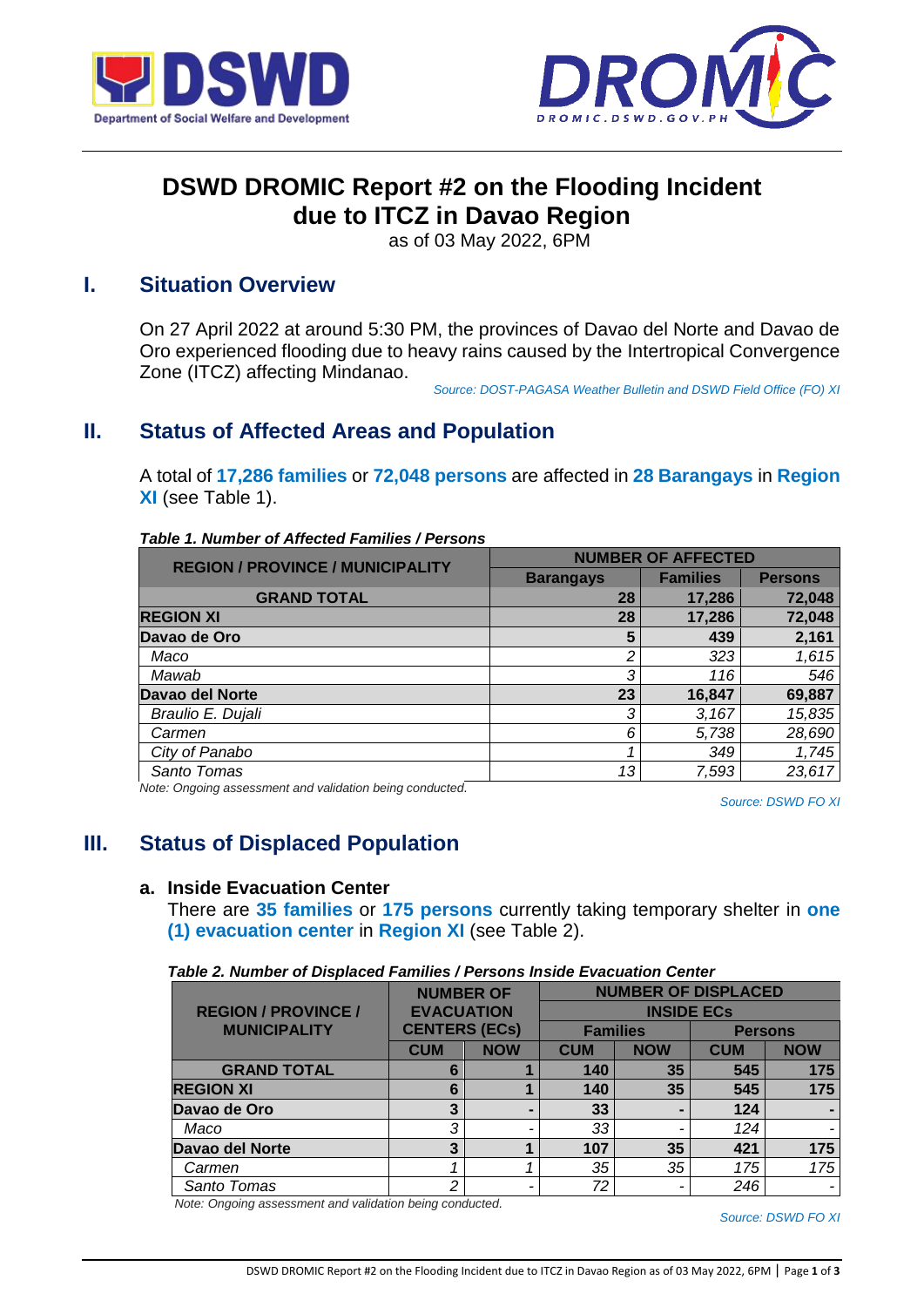



### **b. Outside Evacuation Center**

A total of **7,521 families** or **23,371 persons** sought temporary shelter with their relatives and/or friends in **Region XI** (see Table 3).

|  | Table 3. Number of Displaced Families / Persons Outside Evacuation Center |  |  |  |
|--|---------------------------------------------------------------------------|--|--|--|
|  |                                                                           |  |  |  |

|                                         | <b>NUMBER OF DISPLACED</b> |            |                |            |  |
|-----------------------------------------|----------------------------|------------|----------------|------------|--|
| <b>REGION / PROVINCE / MUNICIPALITY</b> | <b>OUTSIDE ECS</b>         |            |                |            |  |
|                                         | <b>Families</b>            |            | <b>Persons</b> |            |  |
|                                         | <b>CUM</b>                 | <b>NOW</b> | <b>CUM</b>     | <b>NOW</b> |  |
| <b>GRAND TOTAL</b>                      | 7,521                      |            | 23,371         |            |  |
| <b>REGION XI</b>                        | 7,521                      |            | 23,371         |            |  |
| Davao del Norte                         | 7,521                      |            | 23,371         |            |  |
| Santo Tomas                             | 7,521                      |            | 23,371         | -          |  |

*Note: Ongoing assessment and validation being conducted.*

*Source: DSWD FO XI*

### **c. Total Displaced Population**

A total of **35 families** or **175 persons** are still displaced in **Region XI** (see Table 4).

|                                         | <b>TOTAL DISPLACED SERVED</b> |            |                      |                |  |
|-----------------------------------------|-------------------------------|------------|----------------------|----------------|--|
| <b>REGION / PROVINCE / MUNICIPALITY</b> | <b>Families</b>               |            | <b>Persons</b>       |                |  |
|                                         | <b>Total Families</b>         |            | <b>Total Persons</b> |                |  |
|                                         | <b>CUM</b>                    | <b>NOW</b> | <b>CUM</b>           | <b>NOW</b>     |  |
| <b>GRAND TOTAL</b>                      | 7,661                         | 35         | 23,916               | 175            |  |
| <b>REGION XI</b>                        | 7,661                         | 35         | 23,916               | 175            |  |
| Davao de Oro                            | 33                            |            | 124                  | $\blacksquare$ |  |
| Maco                                    | 33                            |            | 124                  |                |  |
| Davao del Norte                         | 7,628                         | 35         | 23,792               | 175            |  |
| Carmen                                  | 35                            | 35         | 175                  | 175            |  |
| Santo Tomas                             | 7,593                         |            | 23,617               |                |  |

#### *Table 4. Total Number of Displaced Families / Persons*

*Note: Ongoing assessment and validation being conducted.*

*Source: DSWD FO XI*

## **IV. Response Actions and Interventions**

### **a. Standby Funds and Prepositioned Relief Stockpile**

|               |                |                          | <b>TOTAL</b>             |                                                |                                        |
|---------------|----------------|--------------------------|--------------------------|------------------------------------------------|----------------------------------------|
|               | <b>STANDBY</b> |                          | <b>FAMILY FOOD PACKS</b> | <b>OTHER FOOD</b>                              | <b>STANDBY</b>                         |
| <b>OFFICE</b> | <b>FUNDS</b>   | <b>QUANTITY</b>          | <b>TOTAL COST</b>        | <b>AND NON-</b><br><b>FOOD ITEMS</b><br>(FNIs) | <b>FUNDS &amp;</b><br><b>STOCKPILE</b> |
| <b>TOTAL</b>  | 18,769,177.04  | 47,103                   | 29,580,852.00            | 247,391,472.47                                 | 295,741,501.51                         |
| DSWD-CO       | 13,679,177.04  | $\overline{\phantom{0}}$ | $\,$                     |                                                | 13,679,177.04                          |
| NRLMB-NROC    |                | 26,110                   | 16,527,630.00            | 188,056,003.27                                 | 204,583,633.27                         |
| NRLMB-VDRC    |                | 712                      | 477,040.00               | 29,573,225.40                                  | 30,050,265.40                          |
| DSWD-FO XI    | 5,090,000.00   | 20,281                   | 12,576,182.00            | 29,762,243.80                                  | 47,428,425.80                          |

*Note: The Inventory Summary is as of 03 May 2022, 4PM.*

 *Source: DSWD-DRMB and DSWD-NRLMB*

### **1. Standby Funds**

- **₱13.68 million Quick Response Fund (QRF) at the DSWD-Central Office.**
- **P**5 million available at DSWD-FO XI.